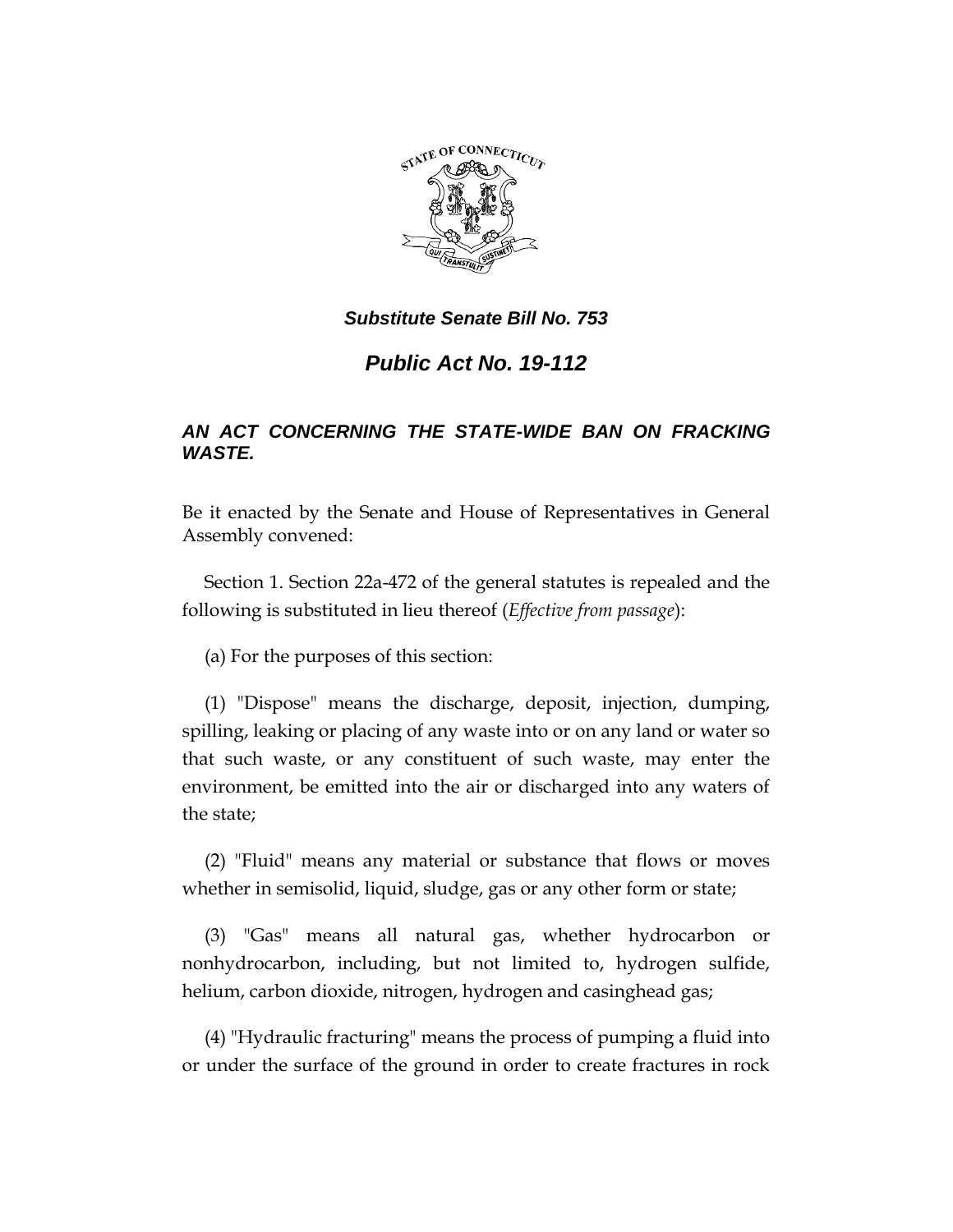for exploration, development, production or recovery of gas, oil and other subsurface hydrocarbons. "Hydraulic fracturing" does not include the drilling or repair of a geothermal water well or any other well drilled or repaired for drinking water purposes;

(5) "Person" means any individual, firm, partnership, association, syndicate, company, trust, corporation, limited liability company, municipality, agency or political or administrative subdivision of the state;

(6) "Radioactive materials" means any material, solid, liquid or gas, including, but not limited to, waste that emits ionizing radiation spontaneously;

(7) "Store" means holding waste for a temporary period, at the end of which the waste is treated, disposed of or stored elsewhere;

(8) "Transfer" means to move from one vehicle to another or to move from one mode of transportation to another;

(9) "Treat" means any method, technique or process designed to change the physical, chemical or biological character or composition of any waste, including, but not limited to, the reclaiming or rendering of waste from hydraulic fracturing as suitable for use or reuse; **[**and**]**

(10) "Waste from hydraulic fracturing" means any wastewater, wastewater solids, brine, sludge, drill cuttings or any other substance used for, associated with, or generated secondarily to the purpose of hydraulic fracturing; **[**.**]**

(11) "Natural gas extraction activities" means all geologic or geophysical activities related to the exploration for or extraction of natural gas, including, but not limited to, core and rotary drilling and hydraulic fracturing;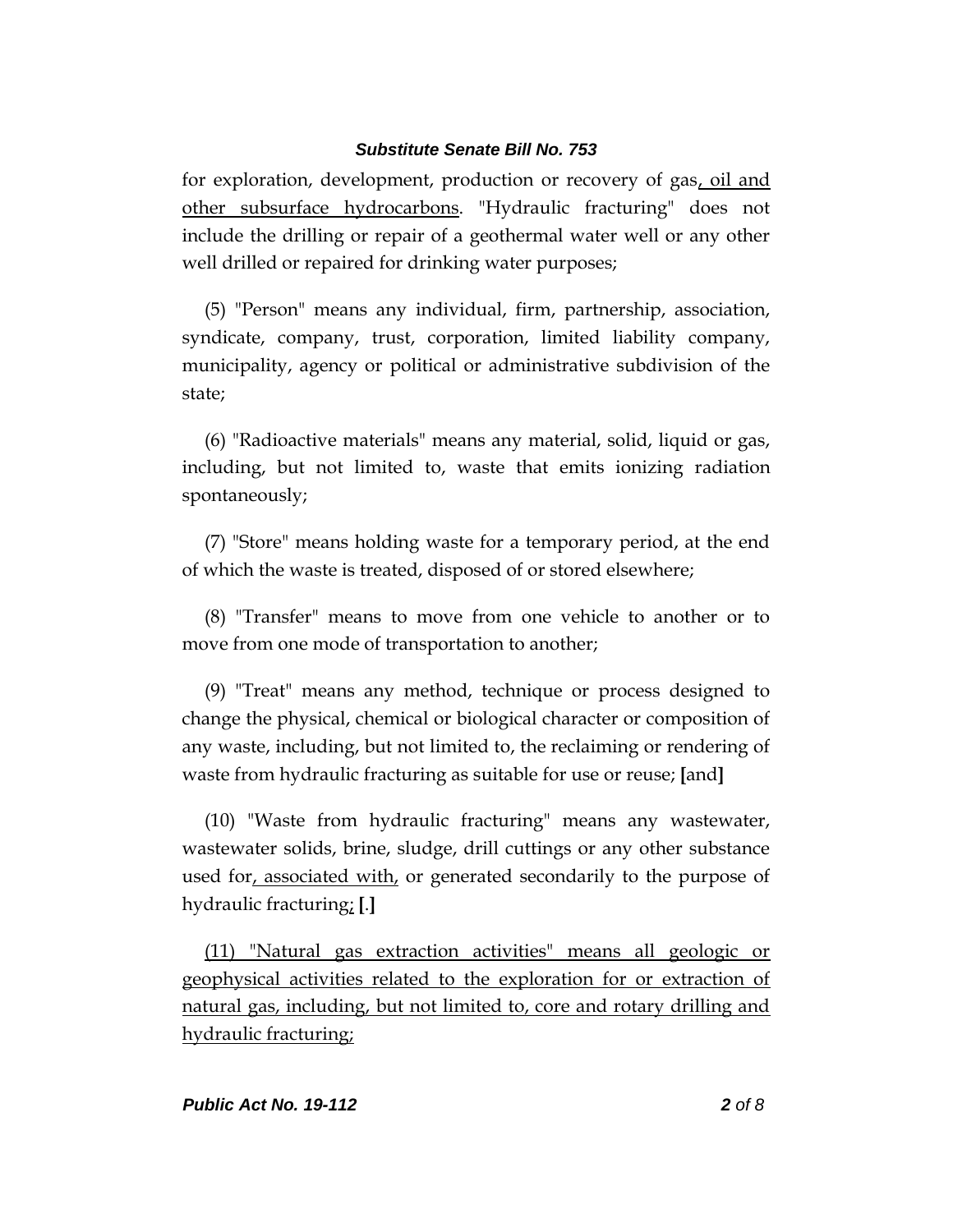(12) "Oil extraction activities" means all geologic or geophysical activities related to the exploration for or extraction of oil, including, but not limited to, core and rotary drilling and hydraulic fracturing;

(13) "Natural gas waste" means: (A) Any liquid or solid waste or its constituents that is generated secondarily as a result of natural gas extraction activities that may consist of water, brine, chemicals, naturally occurring radioactive materials, heavy metals or other contaminants, (B) leachate from solid wastes associated with natural gas extraction activities, (C) any waste that is generated as a result of or in association with the underground storage of natural gas, (D) any waste that is generated as a result of or in association with liquefied petroleum gas well storage operations, and (E) any products or byproducts resulting from the treatment, processing or modification of any of the wastes described in this subdivision;

(14) "Oil waste" means: (A) Any liquid or solid waste or its constituents that is generated secondarily as a result of oil extraction activities that may consist of water, brine, chemicals, naturally occurring radioactive materials, heavy metals or other contaminants, (B) leachate from solid wastes associated with oil extraction activities, and (C) any products or byproducts resulting from the treatment, processing or modification of any of the wastes described in this subdivision; and

(15) "Apply" means the physical act of placing or spreading natural gas waste or oil waste on any road or real property in the state.

(b) No person may accept, receive, collect, store, treat, transfer, sell, acquire, handle, apply, process or dispose of natural gas waste or oil waste or waste from hydraulic fracturing, including, but not limited to, the discharge of wastewaters into or from a pollution abatement facility **[**, until the Commissioner of Energy and Environmental Protection adopts regulations, in accordance with the provisions of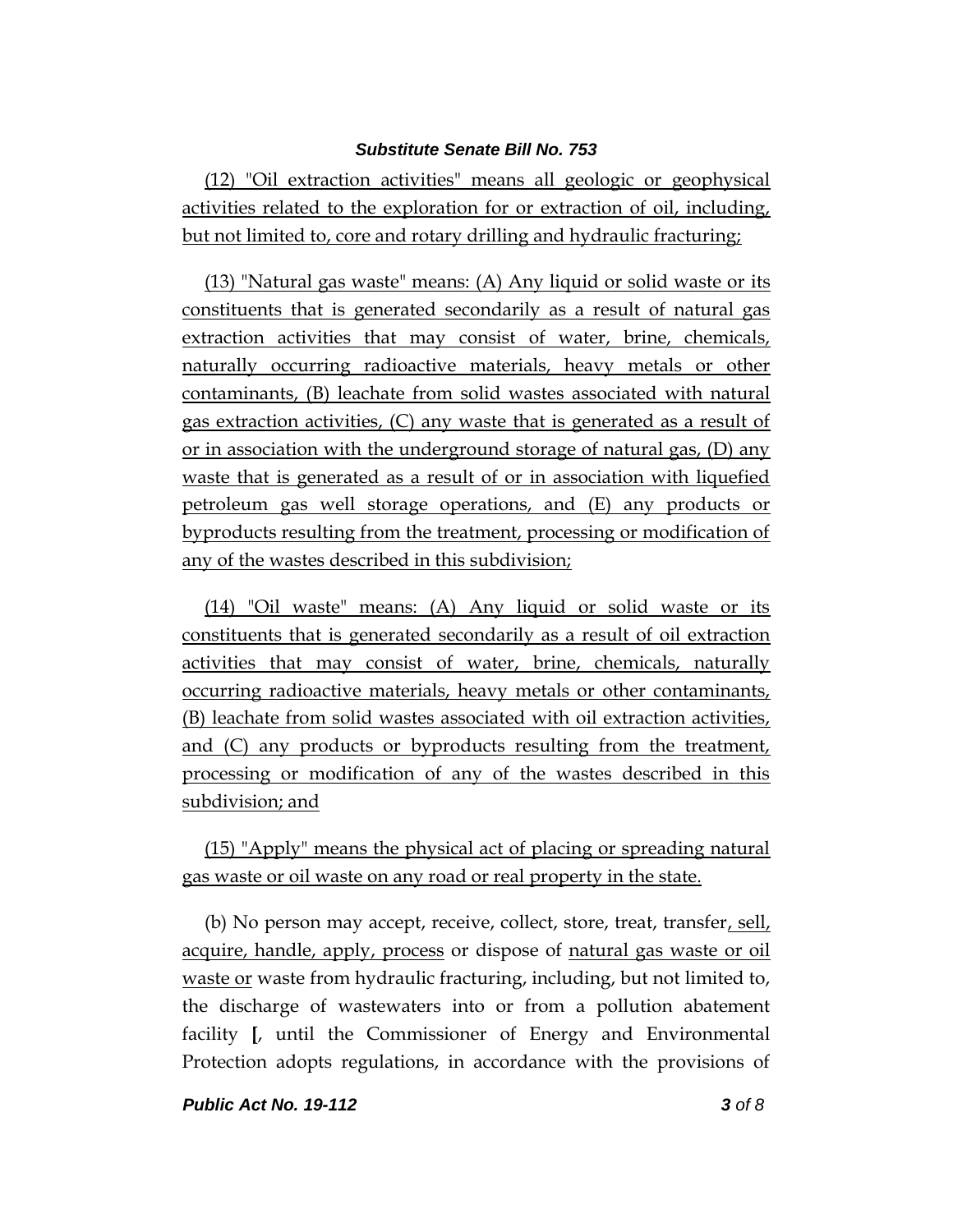chapter 54, including approval of such regulations by the standing legislative regulation review committee, to: (1) Eliminate the exemption in the state's hazardous waste management regulations, adopted pursuant to subsection (c) of section 22a-449 for the wastes identified in 40 CFR 261.4(b)(5) and to provide that such wastes shall be subject to the state's hazardous waste management regulations, as applicable, as set forth in sections  $22a-449(c)-100$  to  $22a-449(c)-119$ , inclusive, and section 22a-449(c)-11 of the regulations of Connecticut state agencies, (2) ensure that any radioactive materials that may be present in wastes from hydraulic fracturing do not create or will not reasonably be expected to create a source of pollution to the air, land or waters of the state and do not otherwise pose a threat to the human health or the environment of this state, and (3) require disclosure of the composition of the waste from hydraulic fracturing. The commissioner shall not submit regulations authorized by this subsection to the standing legislative regulation review committee earlier than July 1, 2017, provided the commissioner shall submit such regulations to said committee not later than July 1, 2018**]** or the introduction of natural gas waste or oil waste into any solid waste management facility within or operated by the state.

(c) **[**After the adoption of the regulations, including the approval of such regulations by the legislative regulation review committee, required by subsection (b) of this section, no**]** No person shall collect or transport waste from hydraulic fracturing for receipt, acceptance or transfer in this state. **[**unless such person obtains a permit, prior to any such collection or transport, issued in accordance with the provisions of section 22a-454. Such permit shall be required even if such collection or transportation is undertaken by a person whose principal business is not the management of such wastes. In any such permit the commissioner shall require, in addition to any other conditions, that records be maintained concerning the origins and all intermediate and final delivery points of such wastes from hydraulic fracturing.**]**

*Public Act No. 19-112 4 of 8*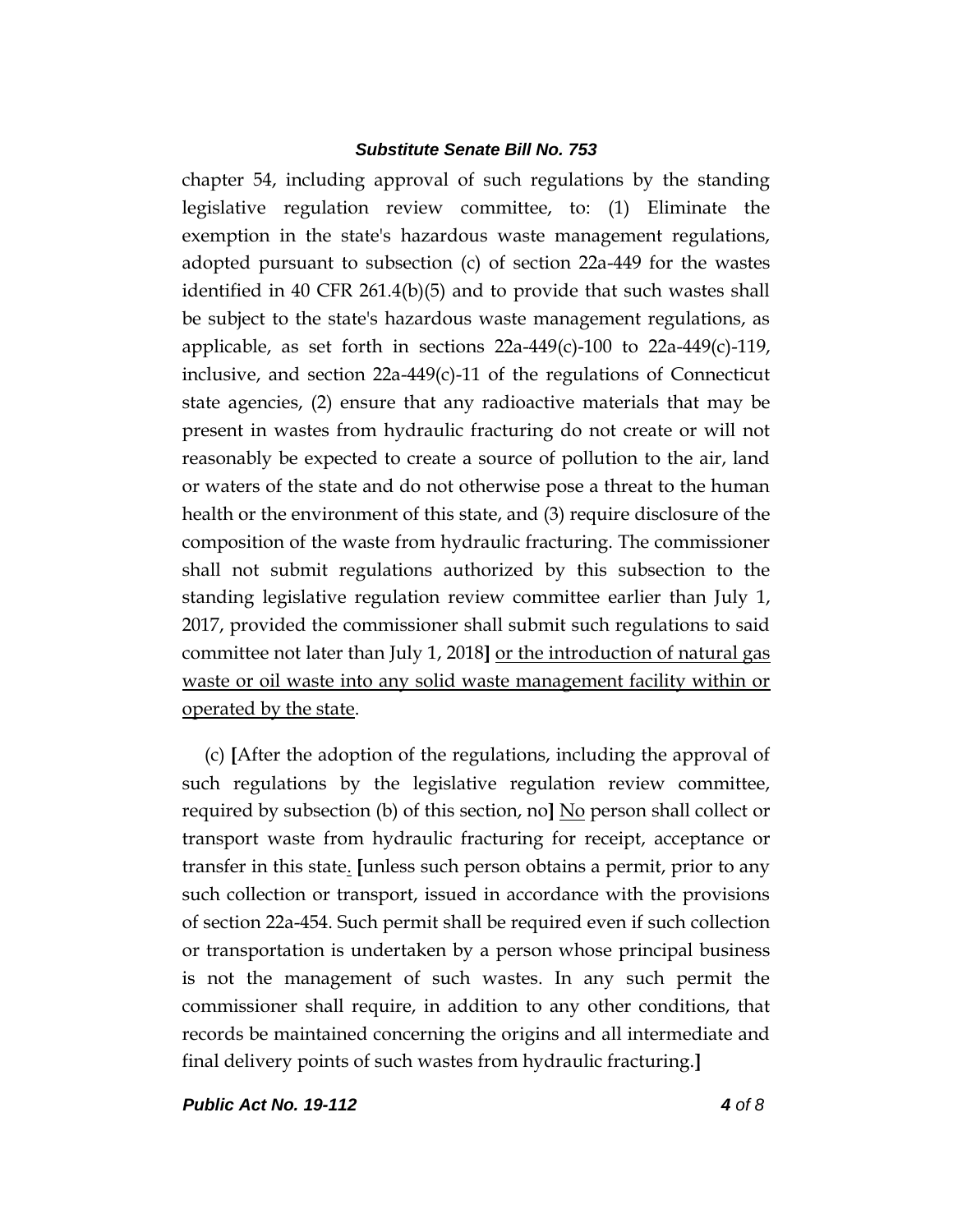(d) No person may sell, offer for sale, offer, barter, manufacture, distribute or use any product for anti-icing, de-icing, pre-wetting or dust suppression that is derived from or that contains <u>natural gas</u> waste, oil waste or waste from hydraulic fracturing. **[**until the commissioner adopts regulations in accordance with the provisions of chapter 54, including approval of such regulations by the legislative regulation review committee, authorizing such sale, offer, barter, manufacture, distribution or use. Such regulations shall either prohibit any such products or shall contain any conditions that the commissioner deems necessary to protect human health and the environment and to ensure that the sale, offer, barter, manufacture, distribution or use of any such product does not create or will not reasonably be expected to create a source of pollution to the air, land or waters of the state. Such conditions may include, but are not limited to, a written statement to accompany such product indicating that such product contains or is derived from wastes from hydraulic fracturing.**]**

(e) In implementing the provisions of this section, the commissioner shall request of any person information, including, but not limited to, whether and to what extent an anti-icing, de-icing, pre-wetting or dust suppression product is or may be derived from or contain natural gas waste, oil waste or wastes from hydraulic fracturing, where the materials used to manufacture any such product were obtained, and the chemical composition of such product or waste from hydraulic fracturing. If any person fails to provide the information requested by the commissioner pursuant to this subsection, such failure shall provide a basis for the commissioner to prohibit the sale, offering for sale, bartering, manufacturing, distribution or use of such anti-icing, de-icing, pre-wetting or dust suppression product. **[**or to not adopt regulations required pursuant to subsection (b) or (d) of this section, as applicable.**]**

(f) Any information acquired by the commissioner under this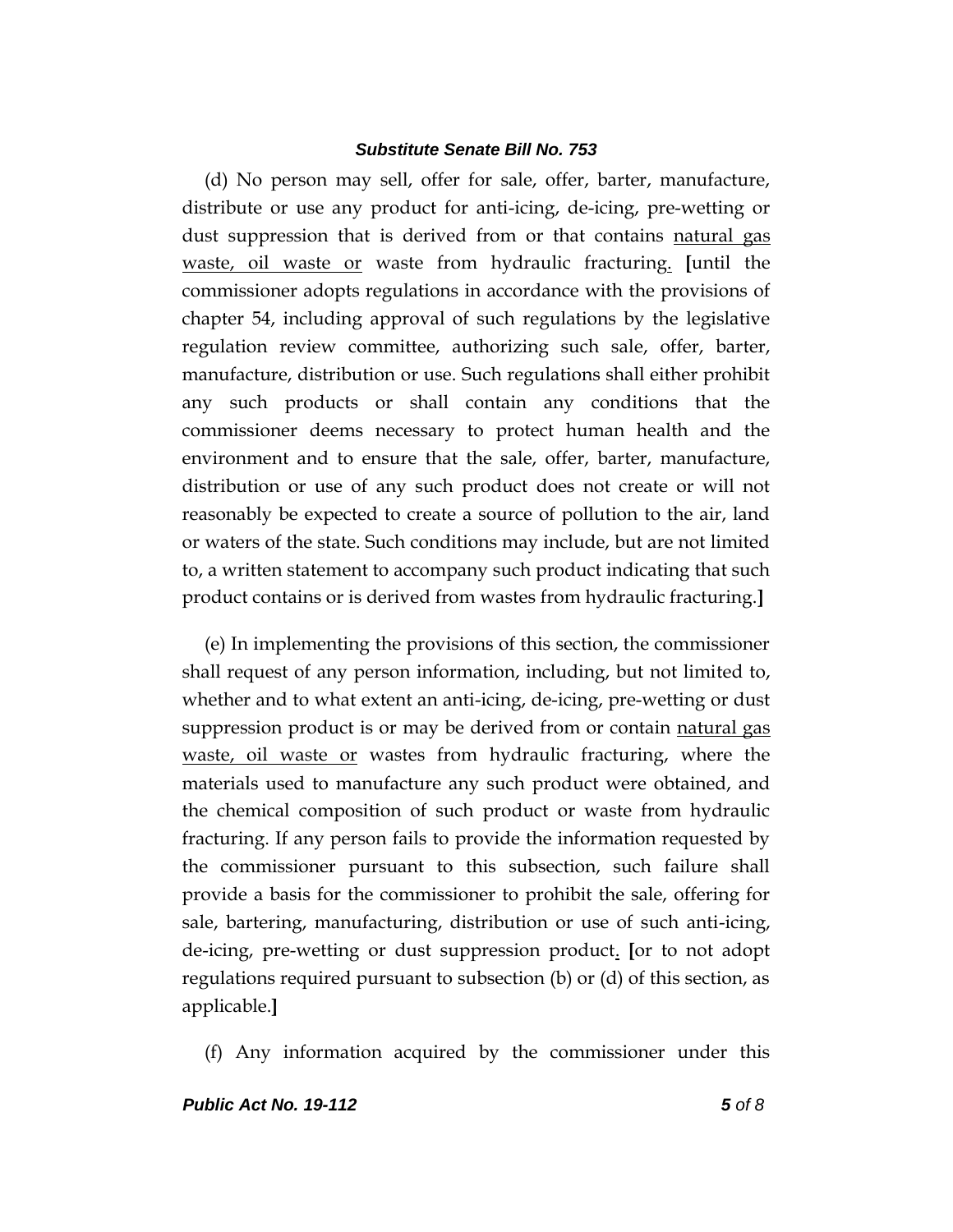section shall be subject to disclosure in accordance with the provisions of chapter 14.

(g) **[**Until the adoption of regulations in accordance with subsection (b) of this section, the**]** The commissioner may approve, in writing, not more than three requests to allow a person, who the commissioner determines to be professionally qualified, to treat natural gas waste, oil waste or waste from hydraulic fracturing, provided such treatment is solely for the purpose of conducting research to determine whether such waste can be treated to make such waste suitable for use or reuse. The commissioner shall prescribe the form to be used for submitting any such request, including any information that the commissioner deems necessary for evaluating any such request. In approving any such request, the commissioner shall prescribe any conditions or requirements the commissioner deems necessary to prevent pollution to the air, land or waters of the state or to protect human health or the environment and shall include requirements regarding the disposal of any waste from any such research. **[**From July 1, 2014, until the adoption of regulations in accordance with subsection (b) of this section, no**]** No person whose request is approved pursuant to this section shall: (1) Apply for or obtain more than three such approvals pursuant to this subsection, and (2) treat more than three hundred thirty gallons of natural gas waste or oil waste or waste from hydraulic fracturing in accordance with this subsection, regardless of the number of approvals issued to such person. The commissioner may authorize a single treatment in excess of such gallon limitation by one person provided such authorization allows for the treatment of not more than five hundred gallons of natural gas waste or oil waste or waste from hydraulic fracturing. For the purposes of this subsection, all natural gas waste or oil waste or wastes from hydraulic fracturing shall be considered to be hazardous waste, as defined in section 22a-448, regardless of the state's incorporation by reference of 40 CFR  $261.4(b)(5)$ . Prior to approving any such research request, the

*Public Act No. 19-112 6 of 8*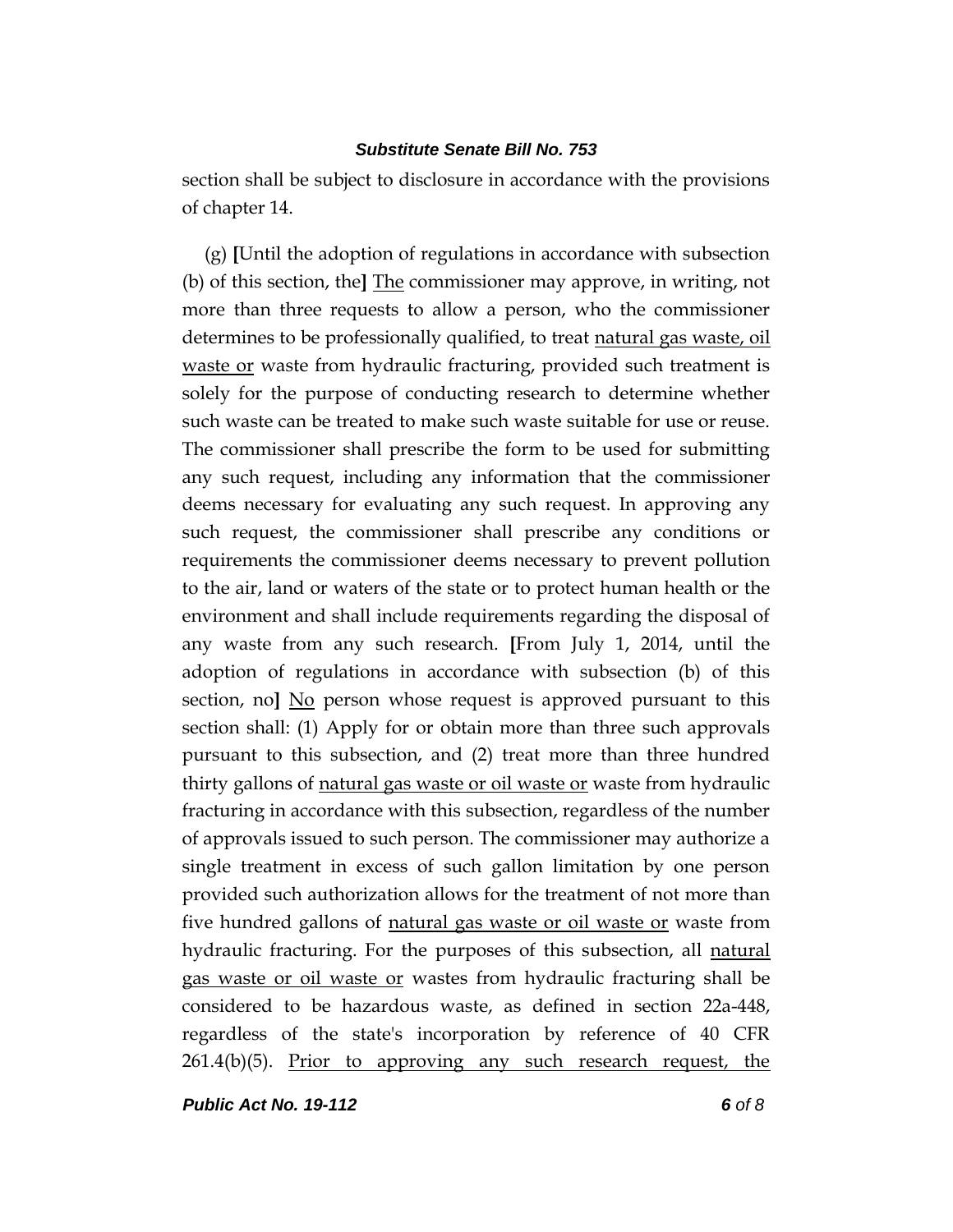Commissioner of Energy and Environmental Protection shall adopt regulations, in accordance with the provisions of chapter 54, including approval of such regulations by the standing legislative regulation review committee, to: (A) Eliminate the exemption in the state's hazardous waste management regulations, adopted pursuant to subsection (c) of section 22a-449 for the wastes identified in 40 CFR 261.4(b)(5) and to provide that such wastes shall be subject to the state's hazardous waste management regulations, as applicable, as set forth in sections  $22a-449(c)-100$  to  $22a-449(c)-119$ , inclusive, and section  $22a-449(c)-11$  of the regulations of Connecticut state agencies, (B) ensure that any radioactive materials that may be present in natural gas waste, oil waste or wastes from hydraulic fracturing do not create or will not reasonably be expected to create a source of pollution to the air, land or waters of the state and do not otherwise pose a threat to the human health or the environment of this state, (C) require disclosure of the composition of natural gas waste, oil waste or the waste from hydraulic fracturing, and (D) provide for the maintenance of records concerning the origins and all intermediate and final delivery points of natural gas waste, oil waste or such wastes from hydraulic fracturing.

(h) Any person exploring for oil or gas **[**on or after the effective date of regulations required by this subsection**]** shall register with the Commissioner of Energy and Environmental Protection on a form prescribed by him. The commissioner shall adopt regulations in accordance with the provisions of chapter 54 setting forth (1) standards for oil and gas exploration and production wells, including, but not limited to, standards for the abandonment of exploration and production activities, and (2) the amount of a fee to be paid by registrants which shall be sufficient to pay the cost of administering the registration program.

(i) The provisions of this section shall be construed to preempt any municipal ordinance or act concerning the acceptance, receipt,